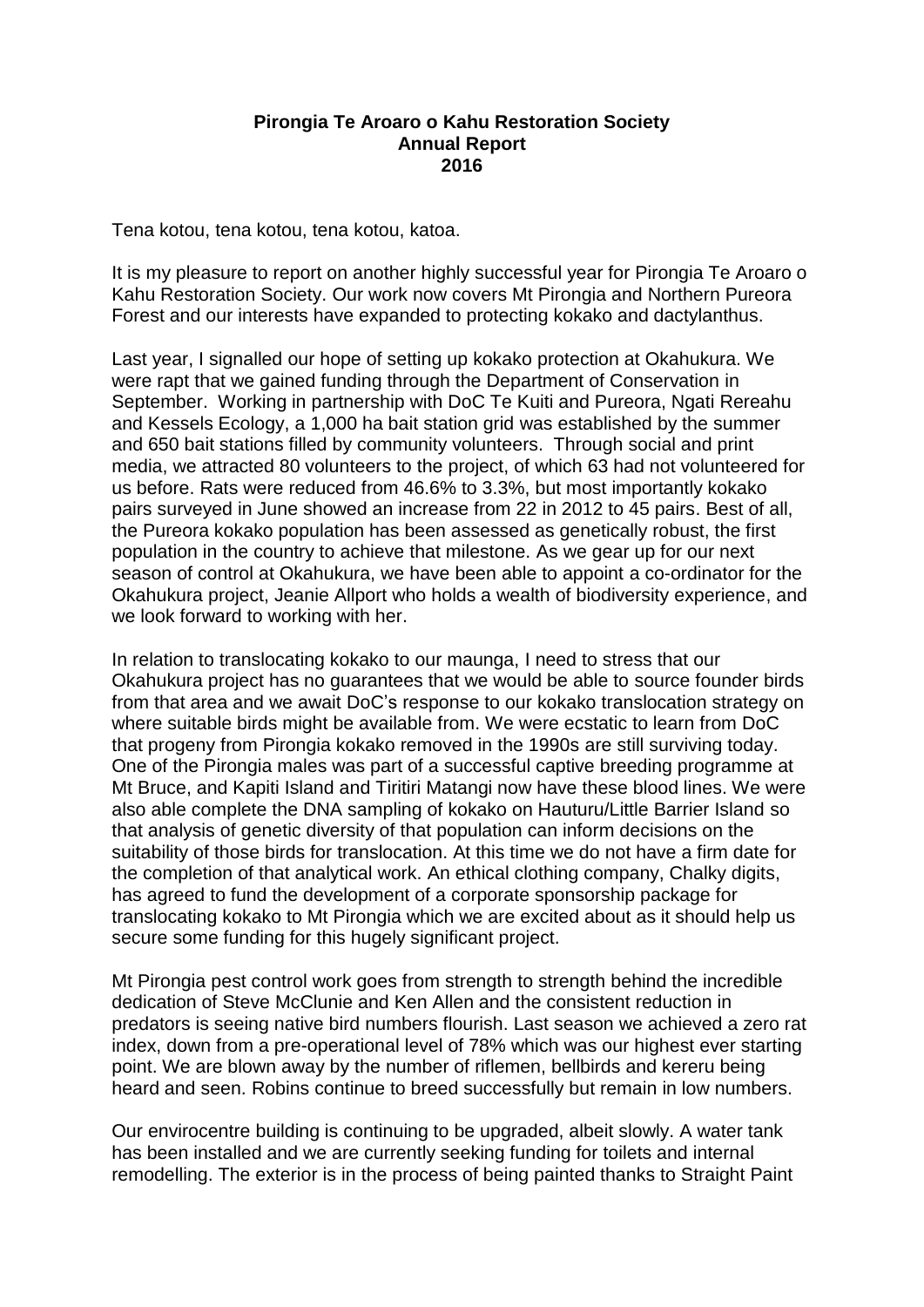and Wattyl Paints and we acknowledge the huge input from Vic Hopkirk for achieving these improvements.

Following the fascinating presentation at our last AGM, a Dactylanthus group was set up to look after the plant colonies on Mt Pirongia and thanks go to Allison Sellars for co-ordinating this group.

Our projects absolutely depend on grants and donations, and I would like to acknowledge our gratitude for the support from the following funders over the past year:

Department of Conservation's Community Fund Grant of \$148,676 for the Okahukura Kokako Protection Project

WWF and the Tindall Foundation grant \$9,350 for Mt Pirongia pest control

Waikato Catchment Ecological Enhancement Trust funding of \$8,625.00 for Mt Pirongia pest control

Department of Conservation's Community Partnership Final instalment of \$8,625 for a Kokako Translocation Plan

Waikato Regional Council \$5,000 for Okahukura pest control costs and \$5,000 for Mt Pirongia pest control costs.

Waikato Environmental Protection Valder Grant \$5,000 for Okahukura pest control costs

Department of Conservation in-kind funding for website redevelopment

Chalky Digits grant of \$4,300 for a kokako corporate sponsorship package

Four Winds Foundation \$4,200 for envirocentre structural work and insurance

Pub Charity \$3,159.76 grant for envirocentre structural work

Department of Conservation's Biofunds: Final instalment of \$1,500 for pest control on the private land within our bait station grid

Waipa District Council: \$800 for administration costs

These total \$204,235.76 apart from the website funding.

We have continued our environmental education and advocacy through presentations and forums, and benefit from a diverse and committed support base. We currently have 120 members, 105 individual and corporate sponsors of hectares with 174 hectares sponsored in total. Our Mangakaraa podcast, available for free on the internet [http://www.youtube.com/watch?v=ZO-Gxc1yfWk,](http://www.youtube.com/watch?v=ZO-Gxc1yfWk) now has over 4,189 views while our facebook page has 304 likes. We are grateful for the steady stream of new volunteers wanting to be involved with our projects, and this year volunteer